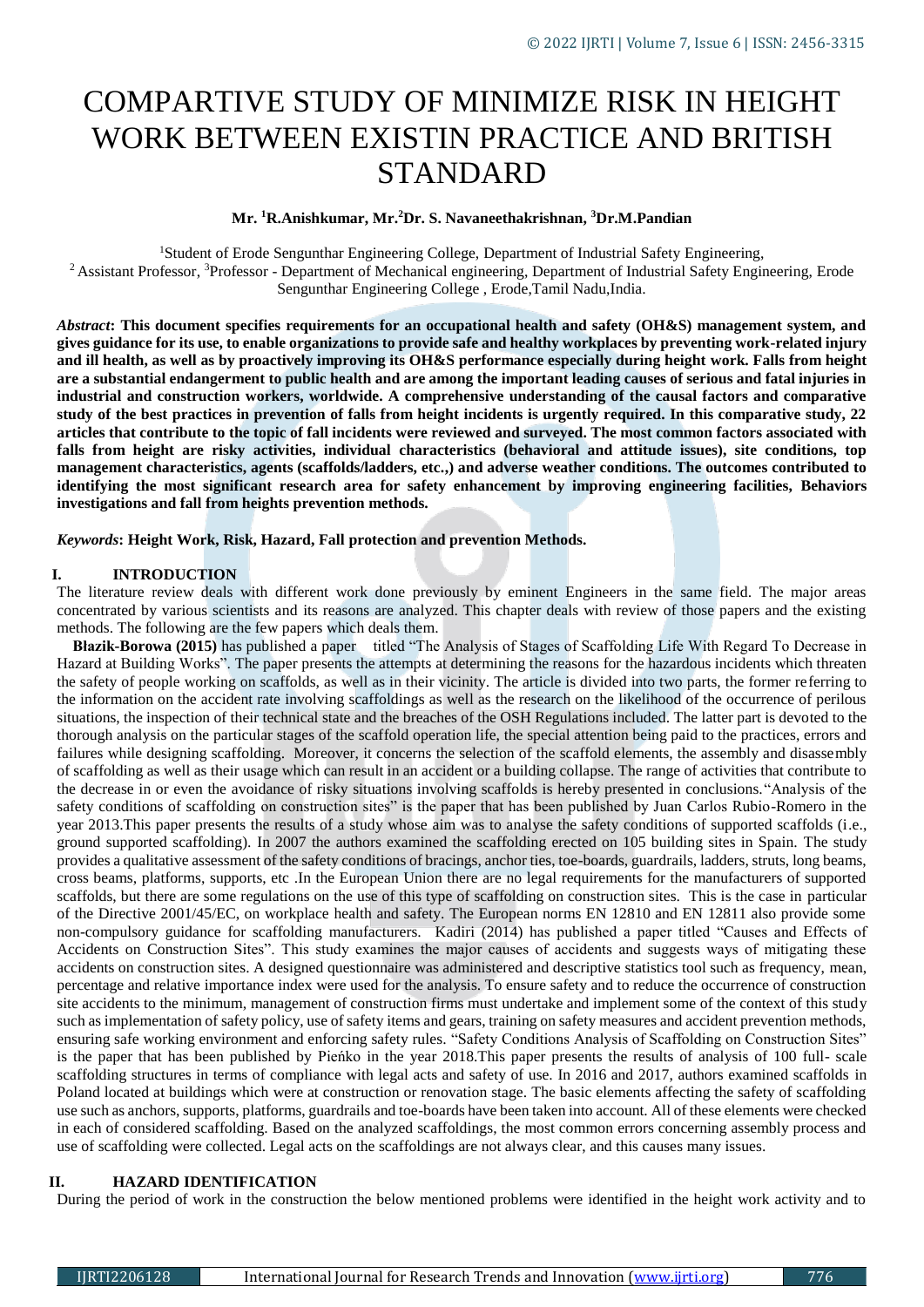reduce the hazards and increase the safety of the employees working in the critical heights this work has been taken. Thus the problems while working at height are identified in the following process which is to be corrected to reduce the hazards. Thorough and frequent construction audit, In construction project of Ruby builders construction to understand the various work at height activities in their routine & non routine works. Observed, mainly the physical hazards of fall of person from height and fall object from height risks present in the works such as building painting activities, leak arresting on the roofing activities, attending rectification works in communication tower activities,& glass panel(Facade) cleaning activities in administrative block etc .To overcome the risks of fall from height issue, construction needs to provide fall prevention and protection systems. Thus a comparative study of the fall prevention systems and fall protection systems shall be studied between existing practices in factories and British standard, by developing risk rating matrix observation report and to be compared between both practice and effective risk reduced practices to be adopted. Risk reduction analysis shall be achieved in an quantitative way after optimal risk reduction on comparative results

## **III. HAZARDS ASSOCIATED WITH SCAFFOLDING**

- People and objects falling from height
- Slips, trips, falls, etc.
- Dizziness of people working at height
- Heavy wind / adverse weather conditions
- Overloading
- Collapse / improper material and design /improper modification
- Poor access-egress/simultaneous activities/congested areas: slips, trips, contacts
- Failure of the structure when incomplete



Fig 2 Typical Erection of Scaffold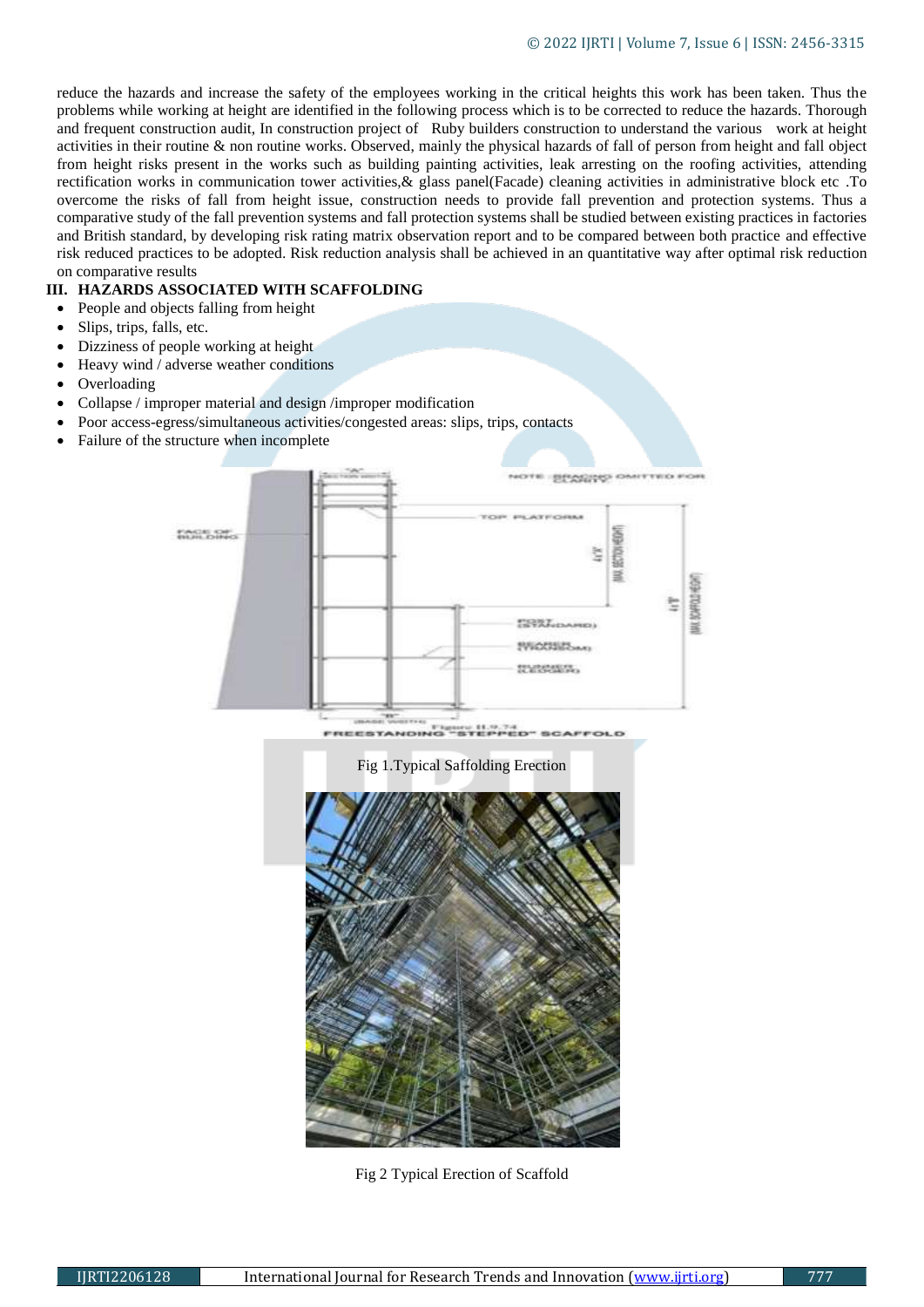Conclusion for problems identified**:** Observed, mainly the physical hazards of fall of person from height and fall of object from height risks present in the works such as chimney painting activities, leak arresting on the roofing activities, attending rectification works in communication tower activities, DG Stack accessing for monitoring and measurement activities, maintenance activities in EOT cranes, & glass panel (Facade) cleaning activities in administrative block etc.

#### **IV. METHODOLOGY PROPOSED**



Fig 3.Methodology Flow Chart

Comparison between existing Indian standard practice and British standard (IRATA)-22 journal papers were collected for the study. The literature review was done and finally got the idea for comparing and evaluating the reduced risk assessment quantitvely. A patrol was done in the factory to absorb the works where the critical height work hazards present that poses serious threat to human. The major hazards were present in chimney painting activities(50 metres), leak arresting on the roofing activities(30 meters), attending rectification works in communication tower activities(25 metres), DG Stack accessing for monitoring and measurement activities(25 metres), maintenance activities in EOT cranes(22 metres), & glass panel(Facade) cleaning activities in administrative block(15 metres).Control measures for reducing the risk-Prior to the start of the activity each day, the responsible engineer shall check the physical status of the each rope access descender kits accessories as per the check sheet. Process confirmation checksheet shall be verified before starting the activity and safe & effective procedures for completing work tasks can reduce the fall from height risk. In addition, workers should be trained on proper work techniques and encouraged to accept their responsibilities for accident prevention



Fig 4.spider safety full body harness

 Rope Access Descender Accessories Self-braking descender with anti-panic function for rescue The I'D L self-braking descender is primarily designed for rescue. It has an ergonomic handle that allows comfortable descent control. The integrated antipanic function and anti-error catch limit the risk of an accident due to user error. The AUTO-LOCK system allows users to position themselves without having to manipulate the handle or tie off the device. Once locked, the rope can be taken up without having to manipulate the handle. The safety gate allows the rope to be installed with the device remaining connected to the harness. I'D L is